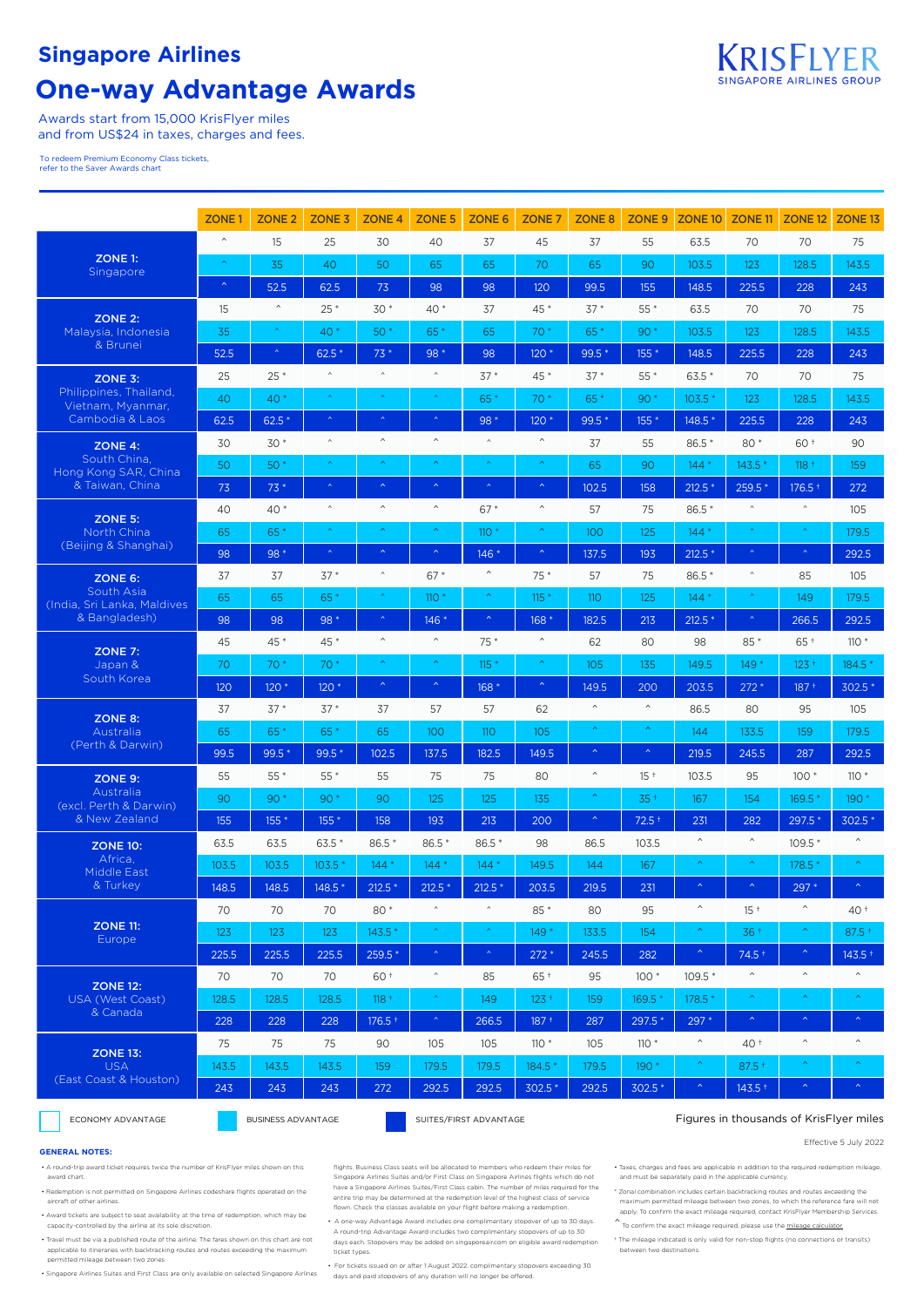## **Singapore Airlines**

## **One-way Saver Awards**

Awards start from 8,500 KrisFlyer miles and from US\$24 in taxes, charges and fees.

|                                              | ZONE <sub>1</sub>       | ZONE <sub>2</sub>      | ZONE <sub>3</sub>       | ZONE <sub>4</sub>       | ZONE <sub>5</sub>       | <b>ZONE 6</b>           | ZONE <sub>7</sub>       | ZONE <sub>8</sub>                      | ZONE <sub>9</sub>       | <b>ZONE 10</b>                          | ZONE <sub>11</sub>    | ZONE <sub>12</sub>      | ZONE <sub>13</sub>          |  |  |
|----------------------------------------------|-------------------------|------------------------|-------------------------|-------------------------|-------------------------|-------------------------|-------------------------|----------------------------------------|-------------------------|-----------------------------------------|-----------------------|-------------------------|-----------------------------|--|--|
|                                              | $\widehat{\phantom{a}}$ | 8.5                    | 13.5                    | 16.5                    | 21.5                    | 20                      | 27                      | 21.5                                   | 30.5                    | 29                                      | 42                    | 42                      | 44                          |  |  |
| ZONE 1:                                      | $\widehat{\phantom{a}}$ | $\bar{\mathbf{v}}$     | $\boldsymbol{\wedge}$   | 26.5                    | 34.5                    | 34.5                    | 37.5                    | $\boldsymbol{\wedge}$                  | 51                      | 43                                      | 71                    | 75                      | 80.5                        |  |  |
| Singapore                                    | $\boldsymbol{\wedge}$   | 21                     | 24                      | 34                      | 43                      | 43                      | 52                      | 40.5                                   | 68.5                    | 56.5                                    | 103.5                 | 107                     | 111.5                       |  |  |
|                                              | $\bar{\mathbb{A}}$      | 30.5                   | 36                      | 45                      | 58.5                    | 58.5                    | 77                      | 57.5                                   | 93.5                    | 86.5                                    | 141                   | 146.5                   | 148.5                       |  |  |
|                                              | 8.5                     | $\hat{\phantom{a}}$    | $13.5*$                 | $16.5*$                 | $21.5*$                 | 20                      | $27*$                   | $21.5*$                                | $30.5*$                 | 29                                      | 42                    | 42                      | 44                          |  |  |
| ZONE 2:                                      | $\boldsymbol{\wedge}$   | $\hat{\phantom{a}}$    | $\boldsymbol{\wedge}$   | $26.5*$                 | $34.5*$                 | 34.5                    | $37.5*$                 | $\boldsymbol{\wedge}$                  | $51*$                   | 43                                      | 71                    | 75                      | 80.5                        |  |  |
| Malaysia, Indonesia<br>& Brunei              | 21                      | $\boldsymbol{\lambda}$ | $24*$                   | 34 *                    | 43 *                    | 43                      | $52*$                   | 40.5 *                                 | 68.5*                   | 56.5                                    | 103.5                 | 107                     | 111.5                       |  |  |
|                                              | 30.5                    | $\bar{\mathbf{v}}$     | $36*$                   | 45 *                    | 58.5 *                  | 58.5                    | $77*$                   | $57.5*$                                | $93.5*$                 | 86.5                                    | 141                   | 146.5                   | 148.5                       |  |  |
|                                              | 13.5                    | $13.5*$                | $\widehat{\phantom{a}}$ | $\widehat{\phantom{a}}$ | $\widehat{\phantom{a}}$ | $20*$                   | $27*$                   | $21.5*$                                | $30.5*$                 | $29*$                                   | 42                    | 42                      | 44                          |  |  |
| ZONE 3:<br>Philippines, Thailand,            | $\bar{\mathbf{A}}$      | $\bar{\mathbf{v}}$     | $\boldsymbol{\wedge}$   | $\bar{\mathbf{A}}$      | $\boldsymbol{\wedge}$   | $34.5*$                 | $37.5*$                 | $\boldsymbol{\wedge}$                  | $51*$                   | $43*$                                   | 71                    | 75                      | 80.5                        |  |  |
| Vietnam, Myanmar,<br>Cambodia & Laos         | 24                      | $24*$                  |                         | x                       |                         | 43 *                    | $52*$                   | 40.5 *                                 | 68.5*                   | $56.5*$                                 | 103.5                 | 107                     | 111.5                       |  |  |
|                                              | 36                      | $36*$                  | $\bar{\mathbf{A}}$      | $\lambda$               | $\bar{\mathbf{v}}$      | 58.5 *                  | $77*$                   | $57.5*$                                | $93.5*$                 | 86.5*                                   | 141                   | 146.5                   | 148.5                       |  |  |
|                                              | 16.5                    | $16.5*$                | $\widehat{\phantom{a}}$ | $\boldsymbol{\wedge}$   | $\boldsymbol{\wedge}$   | $\land$                 | $\land$                 | 21.5                                   | 30.5                    | $40.5*$                                 | 47.5 *                | $36.5 +$                | 53                          |  |  |
| $ZONE$ 4:<br>South China,                    | 26.5                    | $26.5*$                | $\boldsymbol{\wedge}$   | $\bar{\mathbf{A}}$      | $\bar{\mathbf{A}}$      | $\bar{\mathbf{A}}$      | $\bar{\mathbf{A}}$      | $\boldsymbol{\wedge}$                  | 53                      | $62.5*$                                 | $90*$                 | $69.5 +$                | 99                          |  |  |
| Hong Kong SAR, China<br>& Taiwan, China      | 34                      | $34*$                  |                         | ×                       | $\bar{\mathbf{A}}$      |                         | ×                       | 40.5                                   | 71.5                    | 80*                                     | $118.5*$              | $100.5 +$               | 124                         |  |  |
|                                              | 45                      | 45 *                   | $\boldsymbol{\upalpha}$ | $\boldsymbol{\wedge}$   | $\boldsymbol{\upalpha}$ |                         | $\boldsymbol{\wedge}$   | 60.5                                   | 97                      | $121.5*$                                | $161*$                | $117 +$                 | 169                         |  |  |
|                                              | 21.5                    | $21.5*$                | $\boldsymbol{\wedge}$   | $\wedge$                | $\widehat{\phantom{a}}$ | 36.5 *                  | $\widehat{\phantom{a}}$ | 32.5                                   | 41                      | $40.5*$                                 | $\land$               | $\widehat{\phantom{a}}$ | 60.5                        |  |  |
| ZONE 5:<br>North China                       | 34.5                    | $34.5*$                | $\bar{\mathbf{A}}$      | $\boldsymbol{\wedge}$   | $\boldsymbol{\wedge}$   | $56*$                   | $\boldsymbol{\wedge}$   | $\boldsymbol{\wedge}$                  | 74.5                    | 68*                                     | $\bar{\mathbf{A}}$    | $\bar{\mathbf{v}}$      | 104.5                       |  |  |
| (Beijing & Shanghai)                         | 43                      | 43*                    | $\boldsymbol{\wedge}$   | $\bar{\mathbf{A}}$      | $\boldsymbol{\wedge}$   | $72.5*$                 | Ą                       | 63                                     | 92.5                    | $81.5*$                                 | $\hat{\mathbf{A}}$    | $\hat{\mathbf{A}}$      | 136.5                       |  |  |
|                                              | 58.5                    | 58.5 *                 | $\boldsymbol{\kappa}$   | $\bar{\mathbf{A}}$      | $\bar{\mathbf{A}}$      | 86.5 *                  | $\hat{\mathbb{A}}$      | 80                                     | 117                     | $121.5*$                                | $\bar{\mathbf{A}}$    | $\bar{\mathbf{A}}$      | 180                         |  |  |
|                                              | 20                      | 20                     | $20*$                   | $\land$                 | $36.5*$                 | $\widehat{\phantom{a}}$ | 43 *                    | 32.5                                   | 43                      | 40.5 *                                  | $\land$               | 51                      | 60.5                        |  |  |
| ZONE 6:<br>South Asia                        | 34.5                    | 34.5                   | $34.5*$                 | $\boldsymbol{\wedge}$   | $56*$                   | $\boldsymbol{\wedge}$   | 59.5 *                  | $\boldsymbol{\wedge}$                  | 73                      | 66.5*                                   | $\hat{\phantom{a}}$   | 97.5                    | 103                         |  |  |
| (India, Sri Lanka, Maldives<br>& Bangladesh) | 43                      | 43                     | 43 *                    | $\boldsymbol{\kappa}$   | $72.5*$                 | $\boldsymbol{\wedge}$   | $81.5*$                 | 69.5                                   | 92.5                    | $81.5*$                                 | $\boldsymbol{\wedge}$ | 123                     | 136.5                       |  |  |
|                                              | 58.5                    | 58.5                   | 58.5 *                  | $\boldsymbol{\wedge}$   | 86.5 *                  | $\boldsymbol{\wedge}$   | $106*$                  | 104.5                                  | 128                     | $121.5*$                                | $\boldsymbol{\kappa}$ | 172.5                   | 180                         |  |  |
|                                              | 27                      | $27*$                  | $27*$                   | $\land$                 | $\boldsymbol{\wedge}$   | 43 *                    | $\widehat{\phantom{a}}$ | 38                                     | 45.5                    | 51                                      | $51*$                 | 38.5 +                  | 64 *                        |  |  |
| ZONE 7:<br>Japan &                           | 37.5                    | $37.5*$                | $37.5*$                 | $\boldsymbol{\wedge}$   | $\boldsymbol{\wedge}$   | 59.5 *                  | $\boldsymbol{\wedge}$   | $\boldsymbol{\wedge}$                  | 77                      | 71                                      | 98 *                  | $73+$                   | $107.5*$                    |  |  |
| South Korea                                  | 52                      | $52*$                  | $52*$                   | $\bar{\mathbf{A}}$      | $\bar{\mathbf{A}}$      | $81.5*$                 | ×                       | 73                                     | 100.5                   | 90                                      | $125*$                | $103.5 +$               | $142*$                      |  |  |
|                                              | 77                      | $77*$                  | $77*$                   | $\boldsymbol{\wedge}$   | $\hat{\mathcal{N}}$     | $106*$                  | $\boldsymbol{\upalpha}$ | 93                                     | 126.5                   | 126.5                                   | $172.5*$              | $120.5 +$               | 186 *                       |  |  |
|                                              | 21.5                    | $21.5*$                | $21.5*$                 | 21.5                    | 32.5                    | 32.5                    | 38                      | $\widehat{\phantom{a}}$                | $\widehat{\phantom{a}}$ | 40.5                                    | 47.5                  | 56.5                    | 60.5                        |  |  |
| <b>ZONE 8:</b><br>Australia                  | $\bar{\mathbf{v}}$      | $\bar{\mathbf{v}}$     | $\boldsymbol{\wedge}$   | $\bar{\mathbf{A}}$      | $\bar{\mathbf{A}}$      | $\boldsymbol{\wedge}$   | $\bar{\mathbf{A}}$      | $\boldsymbol{\wedge}$                  | $\boldsymbol{\wedge}$   | 68                                      | 77                    | 99                      | 104.5                       |  |  |
| (Perth & Darwin)                             | 40.5                    | $40.5*$                | $40.5*$                 | 40.5                    | 63                      | 69.5                    | 73                      |                                        |                         | 81.5                                    | 119.5                 | 127.5                   | 136.5                       |  |  |
|                                              | 57.5                    | $57.5*$                | $57.5*$                 | 60.5                    | $80\,$                  | 104.5                   | 93                      |                                        |                         | 126                                     | 160.5                 | $180$                   | 180                         |  |  |
|                                              | 30.5                    | $30.5*$                | $30.5*$                 | 30.5                    | 41                      | 43                      | 45.5                    | $\wedge$                               | $13.5 +$                | 54.5                                    | 58.5                  | $60.5*$                 | 66 *                        |  |  |
| ZONE 9:<br>Australia                         | 51                      | $51*$                  | $51*$                   | 53                      | 74.5                    | 73                      | 77                      | $\boldsymbol{\wedge}$                  | $25+$                   | 74                                      | 101                   | $104.5*$                | $109*$                      |  |  |
| (excl. Perth & Darwin)<br>& New Zealand      | 68.5                    | 68.5*                  | 68.5 *                  | 71.5                    | 92.5                    | 92.5                    | 100.5                   | $\boldsymbol{\gamma}$                  | $34.5+$                 | 99                                      | 130.5                 | 136.5 *                 | 145.5 *                     |  |  |
|                                              | 93.5                    | $93.5*$                | $93.5*$                 | 97                      | 117                     | 128                     | 126.5                   | $\left\langle \mathbf{A}\right\rangle$ | $47+$                   | 140.5                                   | 183.5                 | 188 *                   | 188 *                       |  |  |
|                                              | 29                      | 29                     | $29*$                   | $40.5*$                 | $40.5*$                 | $40.5*$                 | 51                      | 40.5                                   | 54.5                    | $\widehat{\phantom{a}}$                 | $\boldsymbol{\wedge}$ | 60 *                    | $\boldsymbol{\wedge}$       |  |  |
| <b>ZONE 10:</b><br>Africa,                   | 43                      | 43                     | $43*$                   | $62.5*$                 | 68 *                    | 66.5*                   | 71                      | 68                                     | 74                      | $\boldsymbol{\wedge}$                   | $\curvearrowright$    | $109.5*$                | $\boldsymbol{\wedge}$       |  |  |
| Middle East<br>& Turkey                      | 56.5                    | 56.5                   | $56.5*$                 | 80 *                    | $81.5*$                 | $81.5*$                 | 90                      | 81.5                                   | 99                      | $\boldsymbol{\wedge}$                   | $\boldsymbol{\wedge}$ | $130*$                  | $\color{blue}\mathtt{\sim}$ |  |  |
|                                              | 86.5                    | 86.5                   | 86.5 *                  | $121.5*$                | $121.5*$                | $121.5*$                | 126.5                   | 126                                    | 140.5                   | $\boldsymbol{\upalpha}$                 | $\boldsymbol{\wedge}$ | 182 *                   | $\boldsymbol{\wedge}$       |  |  |
| ECONOMY SAVER                                | PREMIUM ECONOMY SAVER   |                        |                         | <b>BUSINESS SAVER</b>   |                         |                         | SUITES/FIRST SAVER      |                                        |                         | Figures in thousands of KrisFlyer miles |                       |                         |                             |  |  |

#### **GENERAL NOTES:**

- A round-trip award ticket requires twice the number of KrisFlyer miles shown on this award chart.
- Redemption is not permitted on Singapore Airlines codeshare flights operated on the aircraft of other airlines.
- Award tickets are subject to seat availability at the time of redemption, which may be capacity-controlled by the airline at its sole discretion.
- Travel must be via a published route of the airline. The fares shown on this chart are not applicable to itineraries with backtracking routes.
- Singapore Airlines Suites and First Class are only available on selected Singapore Airlines flights. Business Class seats will be allocated to members who redeem their miles for Singapore Airlines Suites and/or First Class on Singapore Airlines flights which do not

have a Singapore Airlines Suites/First Class cabin. The number of miles required for the entire trip may be determined at the redemption level of the highest class of service flown. Check the classes available on your flight before making a redemption.

• Singapore Airlines Premium Economy is only available on selected Singapore Airlines flights. Economy Class seats will be allocated to members who redeem their miles for Premium Economy award tickets on Singapore Airlines flights which do not have a Premium Economy cabin. The number of miles required for the entire trip may be determined at the redemption level of the highest class of service flown. Check the classes available on your flight before making a redemption.

• A one-way Saver Award does not include a complimentary stopover. A round-trip Saver Award includes one complimentary stopover of up to 30 days. Stopovers may be added on singaporeair.com on eligible award redemption ticket types. Effective 5 July 2022

• For tickets issued on or after 1 August 2022, complimentary stopovers exceeding 30 days and paid stopovers of any duration will no longer be offered.

• Taxes, charges and fees are applicable in addition to the required redemption mileage and must be separately paid in the applicable currency.

- \* Zonal combination includes certain backtracking routes to which the reference fare will not apply. To confirm the exact mileage required, contact KrisFlyer Membership Services.
- $\overbrace{ }$  To confirm the exact mileage required, please use the [mileage calculator.](https://www.singaporeair.com/en_UK/ppsclub-krisflyer/miles/mileage-calculator/?calculator=redeemMiles)
- † The mileage indicated is only valid for non-stop flights (no connections or transits) between two destinations.